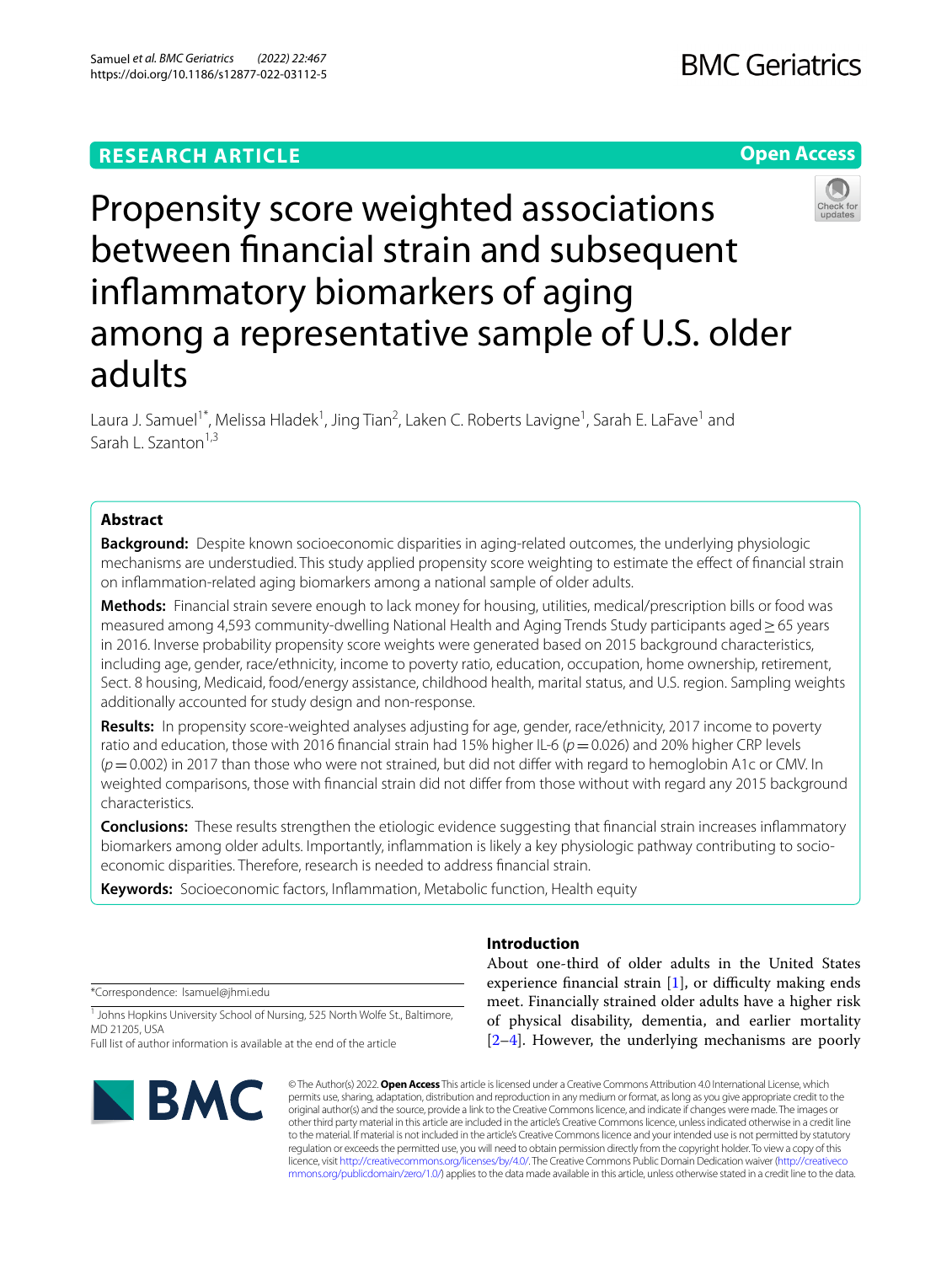understood because fnancial strain cannot be randomly assigned for an experimental study. One study applying propensity score weighting found that fnancial strain specifc to housing costs was associated with higher risk of poor health, hypertension, and arthritis, suggesting that lack of money for basic needs may cause poor health [[5\]](#page-9-3). However, the specifc underlying physiological pathways leading from fnancial strain to aging-related health outcomes are not well understood.

Infammation is one physiologic pathway that likely is partly responsible for linking fnancial strain to agingrelated outcomes. It is already known that aging itself is associated with increased production of pro-infammatory cytokines like interleukin-6 (IL-6) and C-reactive protein (CRP) [\[6](#page-9-4)]. This perpetuates a chronic low-grade infammatory phenotype that makes older adults more vulnerable to metabolic dysfunction [\[7](#page-9-5)], including increased hemoglobin A1c levels. Also, infammation and latent cytomegalovirus (CMV) infection co-occur and may influence each other  $[8]$  $[8]$ . These biomarkers—IL-6, CRP, CMV, and hemoglobin A1c—predict earlier disability  $[9-11]$  $[9-11]$ , dementia  $[12-14]$  $[12-14]$ , and mortality  $[15-17]$  $[15-17]$  $[15-17]$ . This is likely due to fact that inflammatory biomarkers also predict the cardiometabolic conditions that contribute to risk for disability and dementia and that they are increased by other risk factors, such as smoking [\[18](#page-9-13), [19\]](#page-9-14). Together, these studies suggest that infammatory pathways contribute to these aging-related outcomes. However, not all older adults have the same risk for poor outcomes.

There is cross-sectional evidence showing relationships between fnancial strain and infammation-related biomarkers. Studies conducted among a convenience sample  $[20]$  $[20]$ , and a regional sample  $[21]$  $[21]$ , have shown that fnancial strain is associated with higher levels of CRP and IL-6 [\[20,](#page-9-15) [21\]](#page-9-16). Among a national sample of U.S. older adults, fnancial strain was associated with higher hemoglobin A1c [[22\]](#page-9-17). Together, these cross-sectional studies show correlation, but longitudinal studies with stronger causal methods among nationally representative samples are needed to elucidate underlying mechanisms.

Importantly, each of these infammatory biomarkers capture distinct relationships between stress and health [[23\]](#page-9-18). For example, secretion of CRP and IL-6 are triggered by the physiologic stress response, and may contribute to metabolic dysfunction including elevated hemoglobin A1c [\[24](#page-9-19)]. However, elevated hemoglobin A1c is also likely sensitive to environmental factors including food insecurity [[25\]](#page-9-20). CMV may capture distinct relationships between social environmental characteristics and health because of socioeconomic and geographic diferences in latent infection [[26\]](#page-9-21). Determining the specifc associations between fnancial strain and each of these individual biomarkers would allow for better understanding of how to mitigate the impact of fnancial strain on health.

This study sought to elucidate mechanisms linking fnancial strain with infammatory biomarkers of aging among a nationally representative sample of U.S. older adults. This study applies a propensity score approach to test the hypothesis that fnancial strain predicts higher subsequent levels of IL-6, CRP, hemoglobin A1c, and CMV antibodies.

## **Methods**

## **Study design and sample**

The National Health and Aging Trends Study (NHATS) recruited a cohort of U.S. Medicare benefciaries aged 65 years and older using stratifed random sampling in 2011 and replenished the sample in 2015 [\[27](#page-9-22)]. NHATS study design is described in detail elsewhere [\[28](#page-10-0)]. NHATS participants were interviewed at home annually by trained interviewers. Predictors of fnancial strain were measured in 2015, fnancial strain was measured in 2016, and outcomes were measured in 2017. In 2017, all selfresponding participants (*n*=5,266) were asked to provide a blood spot specimen and 93% (*n*=4,903) consented to do so. Of those who consented, 95.7% (*n*=4,691) were able to provide a blood specimen. Sampling weights from NHATS accounted for study design, attrition between 2015 and 2017, and non-participation in the blood spot portion of the study so that results can be generalized to the U.S. population of community-dwelling adults over age 67 years. Due to potential qualitative diferences in fnancial strain, these analyses excluded 98 residential care participants, leaving an analytic sample of 4,593. Due to a high likelihood of active infection [\[29](#page-10-1)], 139 individuals with CRP levels higher than three standard deviations above the mean were also excluded from CRP and IL-6 analyses. NHATS was approved by the Johns Hopkins Bloomberg School of Public Health IRB (#2083) and participants provided informed consent. These analyses were deemed exempt by the local institutional review board because they were determined to not be human subjects research.

## **Exposure measures**

The exposure of interest in this study was 2016 financial strain. Participants were classifed as having fnancial strain if they experienced strain in any of four domains severe enough so they lacked money to pay the (1) rent/ mortgage, (2) utility bills, or (3) medical/prescription bills in the past year or (4) skipped any meals because there was not enough money to buy food in the past month. Since compromise(s) of in these four domains of basic needs may infuence health and because of evidence of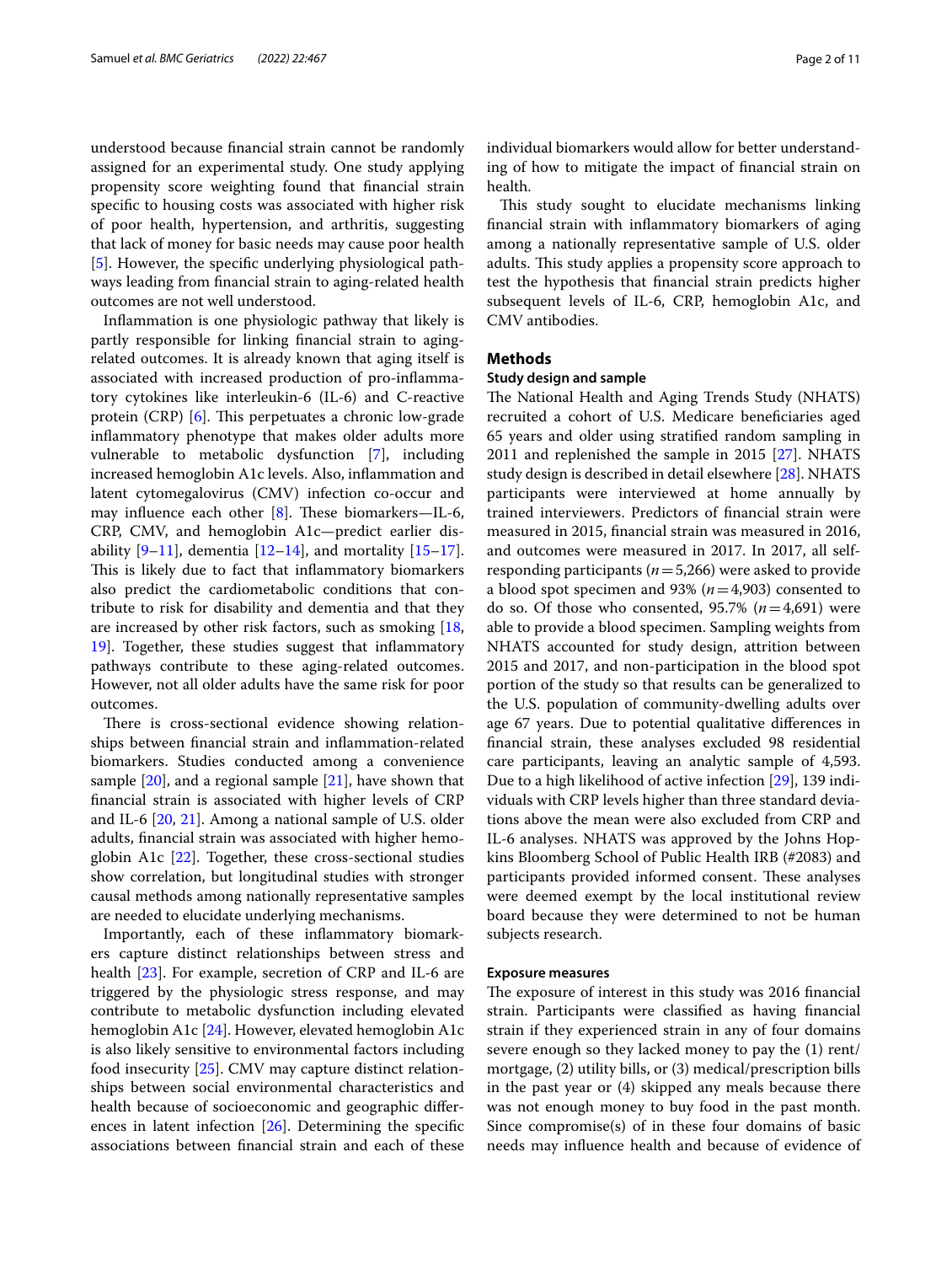trade-of decisions over time among low-income older adults [[30,](#page-10-2) [31\]](#page-10-3), we were interested in comparing older adults who experienced any type of fnancial strain to those with no fnancial strain. Additional participant characteristics were measured in 2015 including demographic characteristics, socioeconomic characteristics, utilization of public benefts, childhood health, U.S. region, and marital status. Demographic characteristics included age, gender, and race/ethnicity [White (ref.), Black, Hispanic, and other race]. Socioeconomic characteristics included income to poverty ratio, which was calculated as the ratio of household income to the relevant US Census Bureau poverty threshold for individuals aged $\geq 65$  years based on household size and year, education [<high school, high school, some college, and $\geq$ Bachelor's degree], longest occupation held using the U.S. Census classifcations [management/professional occupation (ref.), service, sales/office, construction/farming, production, and homemaker], homeownership [rent (ref.), own with mortgage, own without payments], and retirement status (no/yes). Utilization of public benefts included measures for receipt in the past year of Sect. 8 housing, Medicaid, and food or energy assistance. Childhood health was classifed as [excellent (ref.), very good, good, fair, or poor]. Marital status was classifed as [married (ref.), separated/divorced, widowed, never married]. U.S. region was based on the Census classifcation [New England (ref.), Mid-Atlantic, East North Central, West North Central, South Atlantic, East South Central, West South Central, Mountain, Pacifc]. To account for timevariant exposures, the 2017 values for income to poverty ratio and diabetes status were also recorded. Since health conditions likely lie on the causal pathway between fnancial strain and infammation-related biomarkers, health variables were not included in these analyses.

## **Outcome measures**

Outcome biomarkers measured in 2017 included interleukin 6 (IL-6) in pg/ml, hemoglobin A1c in %, anticytomegalovirus IgG antibodies (CMV) in AU/ml, and high-sensitivity C-reactive protein (CRP) in mg/L. Blood spots were collected on a card, dried, frozen, and shipped to the University of Washington School of Medicine for processing and analyses as described elsewhere [[32](#page-10-4)]. IL-6, CMV, and CRP were measured with sandwich ELISA and hemoglobin A1c was measured with a Variant II Hemoglobin Testing System (Bio-Rad Laboratories, Hercules, CA). Plasma-equivalent values were used in these analyses rather than raw values for dried blood specimens to aid clinical interpretability. Assay values were highly correlated with plasma equivalent values for IL-6  $(r=0.93)$ , hemoglobin A1c  $(r=0.98)$ , CMV  $(r=0.98)$ , and CRP  $(r=0.99)$ .

## **Statistical analyses** *Propensity score model*

This study employed propensity score weighting to estimate the Average Treatment Efect (ATE) of fnancial strain on infammation-related biomarkers using SAS 9.4 software. Since fnancially strained older adults difer from non-strained older adults with regard to numerous characteristics, propensity score weighting was used to create groups that are balanced with regard to these characteristics [[33](#page-10-5)]. First, a propensity score logistic regression model (proc surveylogistic) used 2016 fnancial strain as an outcome and included 2015 values for participant characteristics that not only temporally precede but also theoretically predict both fnancial strain and biomarkers and do not lie on the causal pathway between them [\[33](#page-10-5)]. Characteristics included in the propensity score model were age, gender, race/ethnicity, income to poverty ratio, education, occupation, home ownership, retirement status, Sect. 8 housing receipt, Medicaid use, receipt of food or energy assistance, childhood health, marital status, and U.S. Census Region. To account for diferential experiences of discrimination among Black vs. White older adults over the lifespan, the propensity score model also included interactions between Black race with childhood health, education, and home ownership. Balance was considered to have been achieved if the standardized mean diference across groups was reduced and there was no statistically signifcant diferences in the weighted sample [\[33](#page-10-5)]. After developing a propensity score model that balanced covariates across fnancial strain groups, results from the propensity score model were used to generate inverse probability weights, which among those with fnancial strain was 1/propensity score and among those without fnancial strain was 1/(1-propensity score). To account for extreme values, inverse probability weights were truncated at the  $95<sup>th</sup>$  percentile [\[33\]](#page-10-5).

## *Outcome analyses*

Due to skew, outcome values were *ln*-transformed prior to testing hypothesized relationships between 2016 fnancial strain and 2017 biomarkers using linear regression. Model 1 applied only sampling weights provided by NHATS to account for study design and attrition, not propensity-score weights, and adjusted for 2017 diabetes status in the hemoglobin A1c model. Model 2 additionally adjusted for age, gender, race/ethnicity, 2017 income to poverty ratio, and education in all models. Model 3 adjusted for the same covariates as in Model 2 but estimated the average treatment efect by using analytic weights, which had been calculated as the cross-product of the sampling weights and the inverse probability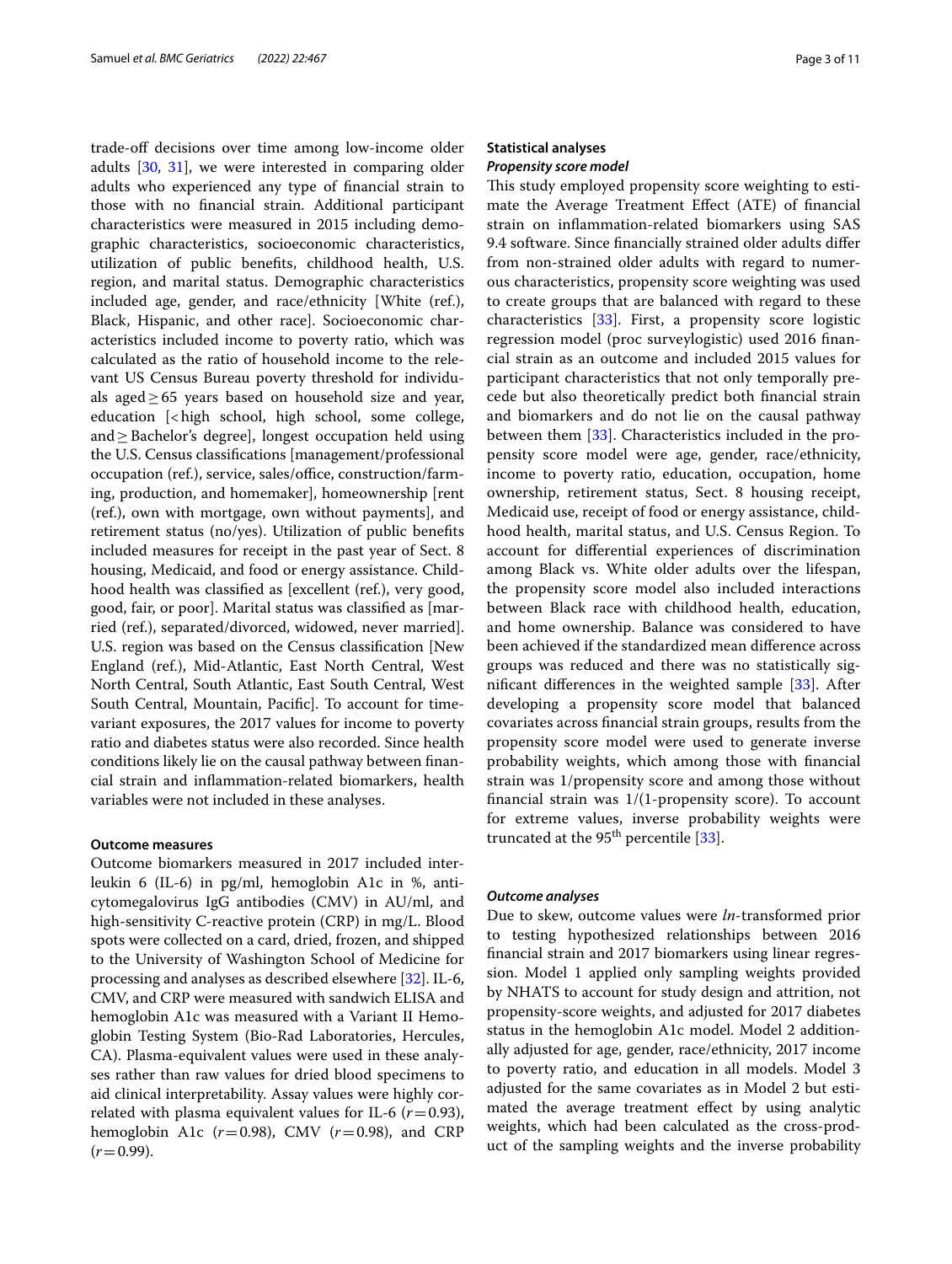weights generated from the propensity score model. The analytic weights addresses confounding bias by improving balance (i.e. exchangeability) across fnancial strain groups. Therefore, Model 3 produces doubly robust estimates with regard to demographic and socioeconomic characteristics.

Two sensitivity analyses were conducted. First, we tried alternative weight truncation at the  $90<sup>th</sup>$  and  $99<sup>th</sup>$  percentiles. Second, due to skew in propensity score values for those without fnancial strain, participants with propensity scores>0.5 were excluded to evaluate infuential observations and address potential comparison of nonexchangeable groups.

## **Results**

About 6% of the sample had severe enough fnancial strain in 2016 so they lacked money for basic need(s), which translates into about 2,240,825 U.S. older adults (Table [1](#page-4-0)). Prior to propensity score weighting, participants who experienced fnancial strain tended to be younger, have a lower average income to poverty ratio, and were less likely to be White, have graduated high school, have had a professional occupation, or own a home. They were also less likely to have had excellent childhood health and more likely to be separated/ divorced than married and to have received Sect. 8 housing, Medicaid, and food or energy assistance. Participants did not difer with regard to gender, retirement status, or U.S. region.

The standardized mean difference for 2015 background characteristics was reduced 87% overall after applying propensity score weights, from -0.31 to -0.038, and reduced 60% to 100% for each covariate; absolute standardized diference values ranged from 0.05 to 0.69 prior to weighting and 0 to 0.15 after weighting (Table [2](#page-6-0)). Improved covariate balance is depicted in Fig. [1](#page-8-0). Five fnancially strained participants with extremely high propensity scores (weights exceeding 4,479,225) were excluded from outcomes analyses in propensity score weighted analyses to avoid off-support inferences. After excluding these individuals, there was considerable overlap in the propensity score distribution comparing fnancially strained to non-strained participants (Supplemental Fig. [1](#page-8-1)), suggesting that comparisons across the groups were appropriate.

In unadjusted models (Model 1, Table [3\)](#page-8-2), fnancially strained older adults were estimated to have 22% higher IL-6 levels, 26% higher CMV antibody titers, and 28% higher CRP levels. Adjusting for diabetes diagnosis, they had 3% higher hemoglobin A1c levels. After additionally adjusting for age, gender, race/ethnicity, income to poverty ratio, and education (Model 2, Table [3\)](#page-8-2), they had 18% higher expected IL-6 and 27% higher CRP, but did not difer with regard to hemoglobin A1c level or CMV antibodies.

In propensity score weighted analyses, those with fnancial strain did not difer from non-strained older adults with regard to any measured background characteristics (Table [2\)](#page-6-0). In adjusted models that apply sampling and propensity score weights, those with fnancial strain had 15% higher typical IL-6 and 20% higher typical CRP levels than those without fnancial strain, and did not differ with regard to hemoglobin A1c or CMV antibodies (Model 3, Table [3\)](#page-8-2). Sensitivity analyses were performed as described in the methods section and inferences remained unchanged in those models.

## **Discussion**

Financial strain predicted subsequent IL-6 and CRP levels using a propensity-score approach among a nationally representative sample of U.S. older adults. These results build on those from prior studies reviewed earlier linking fnancial strain with infammatory biomarkers [\[20](#page-9-15)[–22](#page-9-17)] by providing relatively stronger evidence of an underlying causal relationship. Together with results elsewhere linking infammatory cytokines to disability, dementia, and mortality in older adults, these results suggest that infammatory cytokines may account for the disparities in these outcomes based on fnancial strain exposure.

These results are consistent with results from natural experimental studies that intervened to address low income, which contributes to fnancial strain. Although natural experimental studies have found evidence of increased smoking and drinking after receiving relatively large sums of money such as lottery winnings or annual casino profts [\[34](#page-10-6), [35](#page-10-7)], there is also evidence of improvement in other health outcomes after receiving either larger or smaller sums of money, including improvements in IL-6, CRP,[\[21](#page-9-16)] cognitive function, heart rate, blood pressure levels [[36\]](#page-10-8), obesity, diabetes [[37](#page-10-9)], and mental health [[38](#page-10-10)]. Together, these results suggest that although improved access to socioeconomic resources may worsen some health behaviors, they often improve numerous other health outcomes related to stress, metabolism, and well-being. Additional work is needed to develop and test the health impact of policies and programs aimed at improving socioeconomic resources.

There are possible physiologic explanations for these results. Financial strain experienced chronically over the life course likely repeatedly activates stress response mechanisms, including triggering cortisol secretion in the hypothalamic pituitary adrenal axis, which, in turn, inhibits immune response and triggers IL-6 and CRP secretion  $[23, 39]$  $[23, 39]$  $[23, 39]$  $[23, 39]$ . These results are important because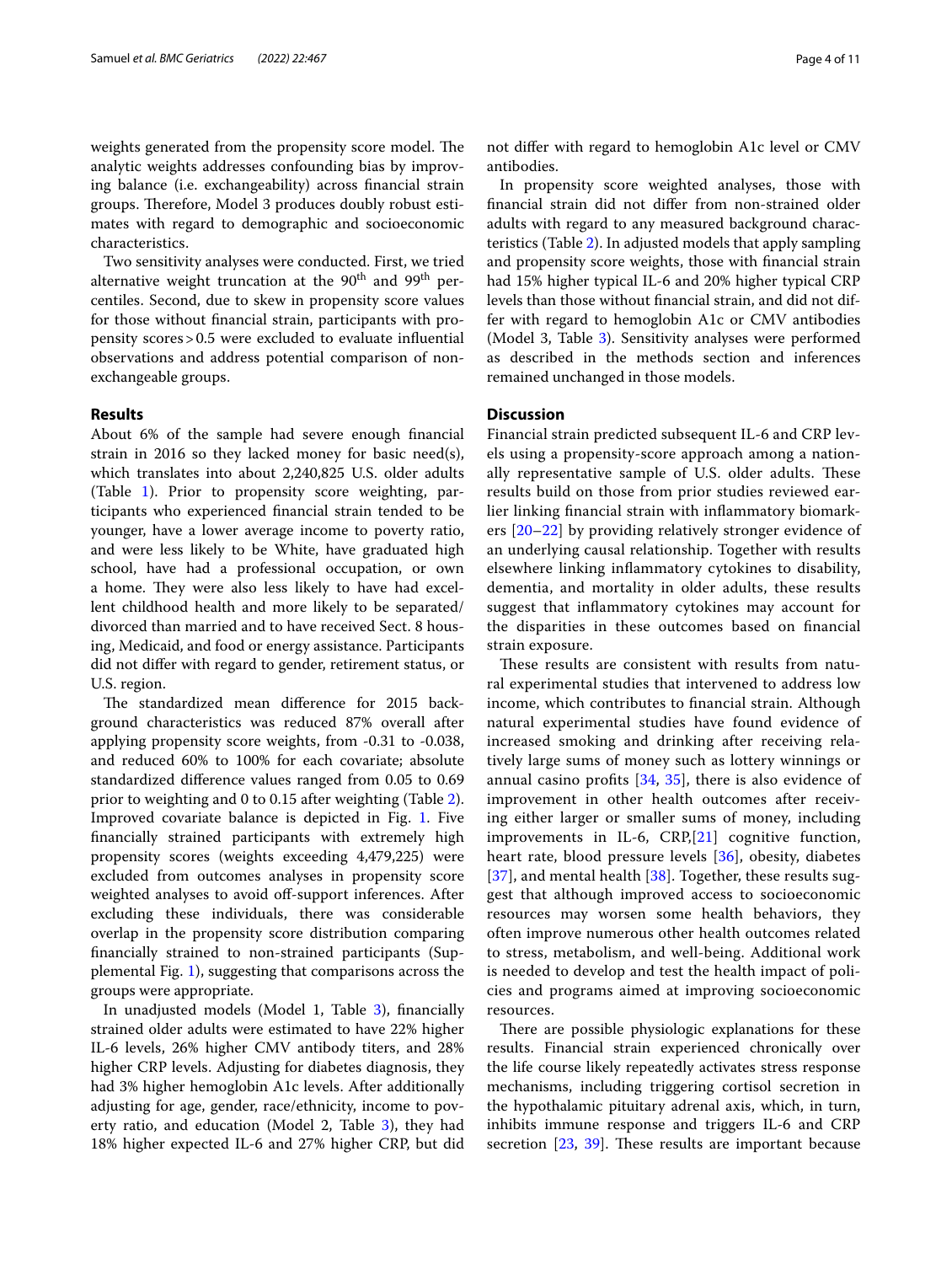|                                                                                     | No financial strain | <b>Financial strain</b> | p value  | Standardized<br>mean<br>difference |
|-------------------------------------------------------------------------------------|---------------------|-------------------------|----------|------------------------------------|
| N (%)                                                                               | 4,062 (94)          | 273 (6)                 | 0.0001   | $-0.31$                            |
| Age %                                                                               |                     |                         | 0.0001   | $-0.31$                            |
| 65 to 69 (ref.)                                                                     | 32.1                | 42.9                    |          |                                    |
| 70 to 74                                                                            | 29.3                | 31.0                    |          |                                    |
| 75 to 79                                                                            | 19.5                | 15.4                    |          |                                    |
| 80 to 84                                                                            | 11.3                | 7.9                     |          |                                    |
| 85 to 89                                                                            | 5.7                 | 2.3                     |          |                                    |
| $90 +$                                                                              | 2.0                 | 0.5                     |          |                                    |
| Gender %                                                                            |                     |                         | 0.19     | 0.09                               |
| Male (ref.)                                                                         | 45.2                | 39.5                    |          |                                    |
| Female                                                                              | 54.8                | 60.5                    |          |                                    |
| Race/ethnicity %                                                                    |                     |                         | < 0.0001 | 0.38                               |
| White (ref.)                                                                        | 83.3                | 54.0                    |          |                                    |
| Black                                                                               | 7.2                 | 21.2                    |          |                                    |
| Hispanic                                                                            | $6.7\,$             | 16.9                    |          |                                    |
| Other                                                                               | 2.8                 | 7.9                     |          |                                    |
| Mean income to poverty ratio mean (SE)                                              | 4.6(0.2)            | 2.1(0.3)                | < 0.0001 | $-0.25$                            |
| Educational achievement %                                                           |                     |                         | < 0.0001 | $-0.23$                            |
| <high (ref)<="" school="" td=""><td>14.1</td><td>27.5</td><td></td><td></td></high> | 14.1                | 27.5                    |          |                                    |
| High school                                                                         | 25.1                | 25.3                    |          |                                    |
| Some college                                                                        | 29.4                | 31.1                    |          |                                    |
| Bachelors or higher                                                                 | 31.3                | 16.1                    |          |                                    |
| Occupation %                                                                        |                     |                         | < 0.0001 | 0.16                               |
| Professional (ref.)                                                                 | 41.6                | 26.1                    |          |                                    |
| Service                                                                             | 10.8                | 20.8                    |          |                                    |
| Sales/office                                                                        | 20.7                | 20.7                    |          |                                    |
| Construction/farming                                                                | 10.1                | 9.7                     |          |                                    |
| Production                                                                          | 14.8                | 21.8                    |          |                                    |
| Homemaker                                                                           | 2.0                 | 0.9                     |          |                                    |
| Homeownership %                                                                     |                     |                         | < 0.0001 | $-0.69$                            |
| Rent (ref.)                                                                         | 18.6                | 47.3                    |          |                                    |
|                                                                                     |                     |                         |          |                                    |
| Own with mortgage                                                                   | 30.3                | 36.6                    |          |                                    |
| Own without payments                                                                | 51.3                | 16.1                    |          |                                    |
| Retirement status %                                                                 |                     |                         | 0.42     | $-0.03$                            |
| No (ref.)                                                                           | 55.7                | 58.9                    |          |                                    |
| Yes                                                                                 | 44.3                | 41.1                    |          |                                    |
| Section 8 housing %                                                                 |                     |                         | < 0.0001 | 0.27                               |
| No (ref.)                                                                           | 97.0                | 87.8                    |          |                                    |
| Yes                                                                                 | 3.0                 | 12.2                    |          |                                    |
| Medicaid (%)                                                                        |                     |                         | < 0.0001 | 0.30                               |
| No (ref.)                                                                           | 90.7                | 75.2                    |          |                                    |
| Yes                                                                                 | 9.3                 | 24.8                    |          |                                    |
| Food or energy assistance %                                                         |                     |                         | < 0.0001 | 0.47                               |
| No (ref.)                                                                           | 91.7                | 65.7                    |          |                                    |
| Yes                                                                                 | 8.3                 | 34.3                    |          |                                    |
| Childhood health %                                                                  |                     |                         | < 0.0001 | 0.26                               |
| Excellent (ref.)                                                                    | 52.5                | 38.7                    |          |                                    |

<span id="page-4-0"></span>**Table 1** Selected 2015 background characteristics of community-dwelling NHATS participants based on 2016 fnancial strain status before propensity score weighting (*n*=4,335)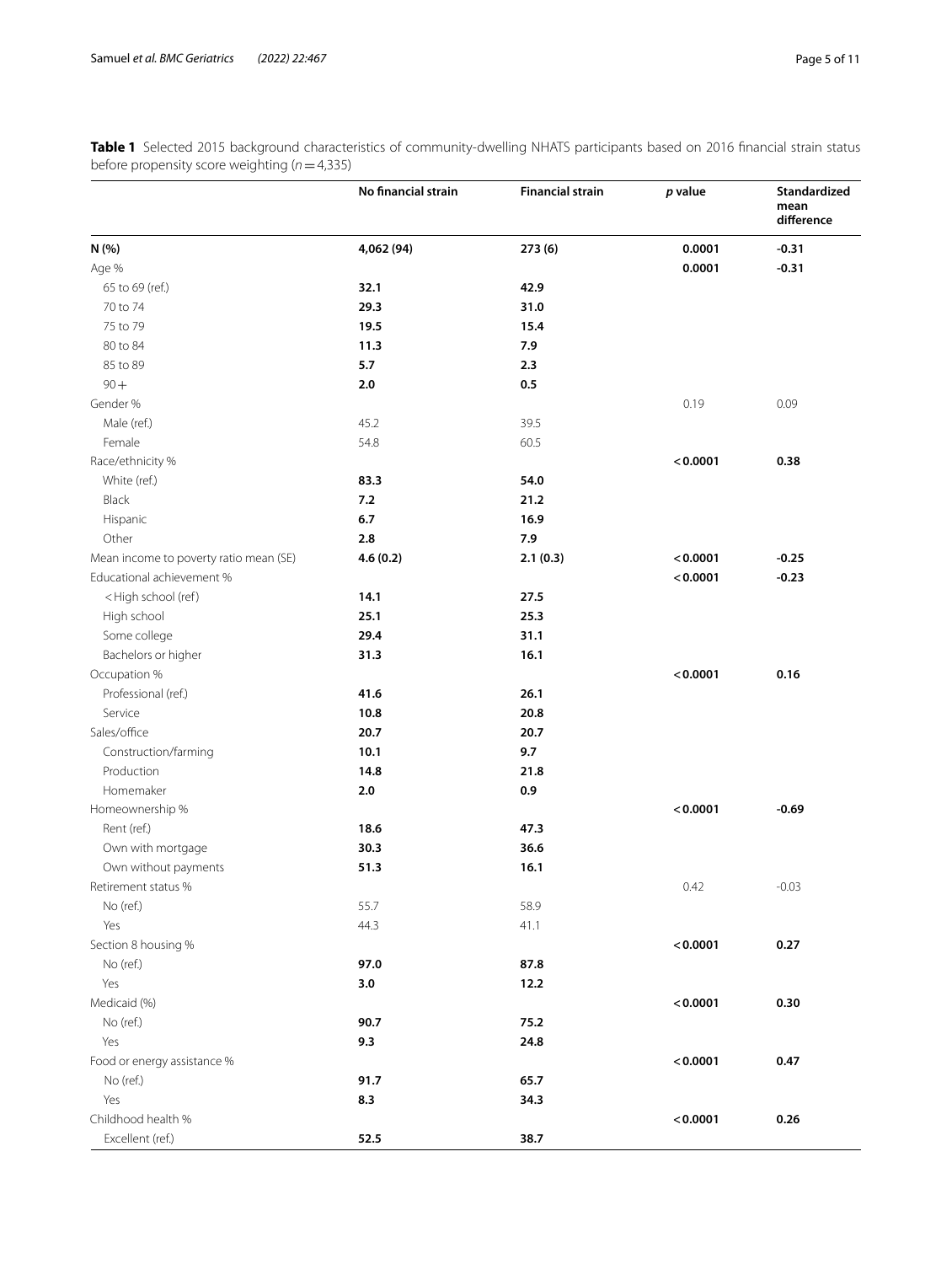|                    | No financial strain | <b>Financial strain</b> | p value  | Standardized<br>mean<br>difference |
|--------------------|---------------------|-------------------------|----------|------------------------------------|
| Very good          | 27.0                | 26.4                    |          |                                    |
| Good               | 14.7                | 22.0                    |          |                                    |
| Fair               | 4.5                 | 7.3                     |          |                                    |
| Poor               | 1.3                 | 5.5                     |          |                                    |
| Marital status %   |                     |                         | < 0.0001 | 0.22                               |
| Married (ref.)     | 61.1                | 42.2                    |          |                                    |
| Separated/divorced | 13.6                | 29.4                    |          |                                    |
| Widowed            | 22.0                | 23.9                    |          |                                    |
| Never married      | 3.3                 | 4.6                     |          |                                    |
| U.S. region %      |                     |                         | 0.19     | $-0.05$                            |
| New England (ref.) | 5.8                 | 5.7                     |          |                                    |
| Mid-Atlantic       | 11.8                | 16.2                    |          |                                    |
| East North Central | 13.9                | 11.7                    |          |                                    |
| West North Central | 9.8                 | 11.2                    |          |                                    |
| South Atlantic     | 20.1                | 17.7                    |          |                                    |
| East South Central | 6.7                 | 6.0                     |          |                                    |
| West South Central | 11.0                | 16.6                    |          |                                    |
| Mountain           | 3.1                 | 2.6                     |          |                                    |
| Pacific            | 17.9                | 12.3                    |          |                                    |

## **Table 1** (continued)

Sampling weights were applied to all analyses so that inferences can be drawn to 2017 population of US adults aged 67 and older. Boldface indicates statistical significance

*NHATS* National Health and Aging Trends Study

there has been much attention given to the harmful impact of early life exposure to stressful experiences, which is a sensitive period [[23](#page-9-18)]. However, results from this study suggest that stressful events may also provoke immune responses among older adults, and this could explain the accumulation of disease and disability burden among socioeconomically disadvantaged older adults and the widening disparities documented over the adult lifespan comparing rich and poor [\[40](#page-10-12)]. Importantly, evidence of the ongoing accumulation of physiologic wear and tear during older adulthood suggest that it is not too late to address fnancial strain in late life. Interventions to attenuate fnancial strain among older adults may prevent health declines.

Notably, fnancial strain did not predict levels of CMV antibodies or hemoglobin A1c in adjusted analyses, despite evidence of an association with hemoglobin A1c found in another study [\[22\]](#page-9-17) and evidence that older adults compromise basic necessities including food when experiencing financial challenges  $[30, 31, 41]$  $[30, 31, 41]$  $[30, 31, 41]$  $[30, 31, 41]$  $[30, 31, 41]$  $[30, 31, 41]$ . There are several potential reasons for this. First, it is possible that fnancial strain does not directly infuence hemoglobin A1c or CMV infection. As examples, fnancial strain tends to co-occur with food insecurity and cost-related medication non-adherence [[42\]](#page-10-14) and these other social determinants of health may infuence hemoglobin A1c. Second, low income households have been shown to have increased risk of hypoglycemia at the end of the month when food budgets tend to run low [\[43\]](#page-10-15) but hemoglobin A1c may not be sensitive to temporal glucose fuctuations because it measures average blood sugar over three months. However, it also possible that the mechanisms linking fnancial strain to hemoglobin A1c and CMV infection occur earlier in the lifespan than older age because CMV infection tends to occur in early life [[26](#page-9-21)] and diabetes tends to occur in mid-life [[44\]](#page-10-16). Future studies in younger populations and using repeated outcome measures are needed to investigate causal mechanisms further. Future studies should consider using methods to strengthen causal inference, such as propensity score approaches.

## **Limitations**

Although this study was strengthened by accounting for multiple factors which likely capture multiple confounding pathways across the life-course, including childhood health, educational achievement, lifetime occupation, and a large set of late-life exposures, older adults likely have accumulated a large set of exposures earlier in their life which may predict both fnancial strain and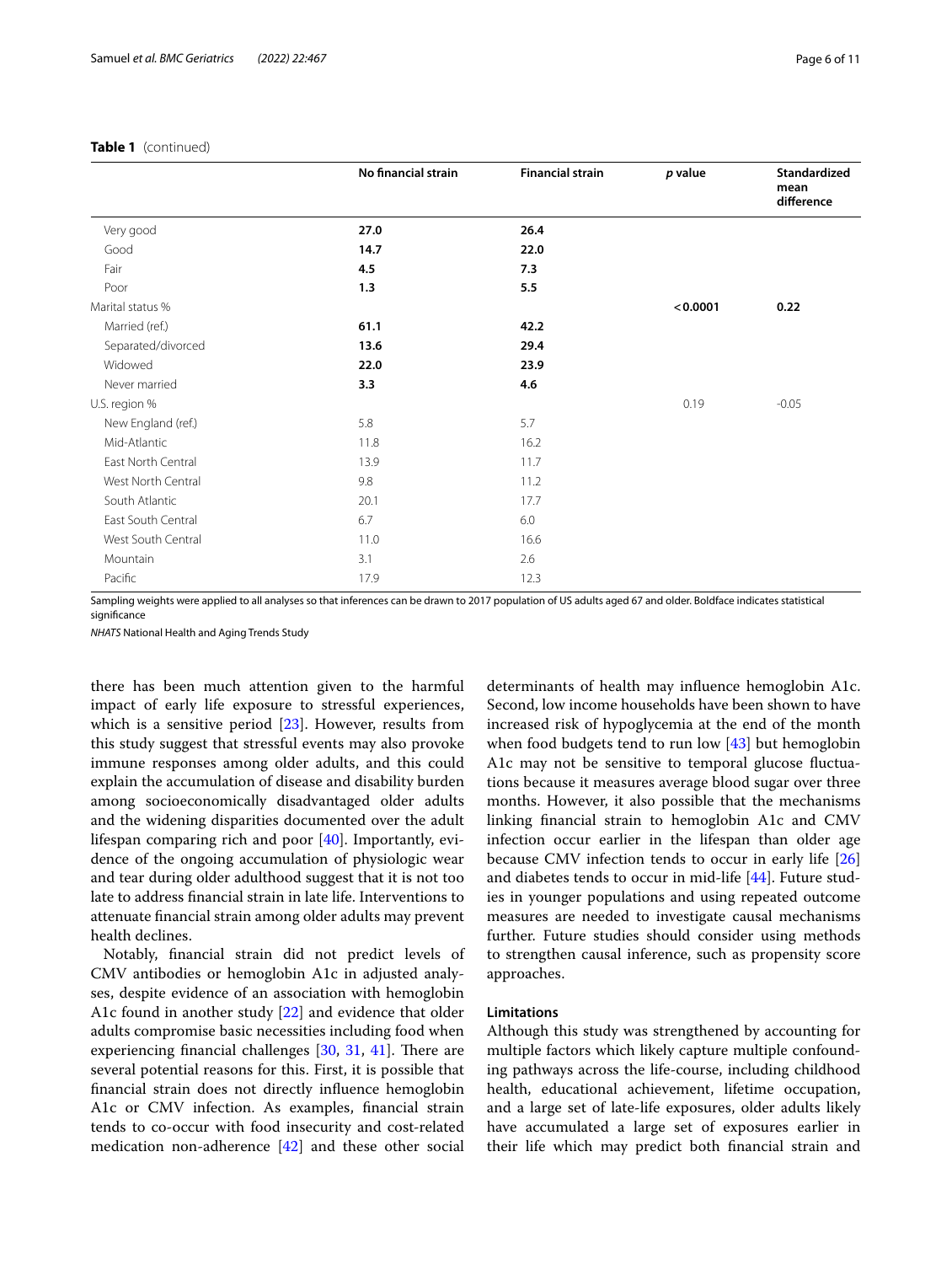|                                                                                     | No financial strain | <b>Financial strain</b> | p value | Standardized<br>mean<br>difference |
|-------------------------------------------------------------------------------------|---------------------|-------------------------|---------|------------------------------------|
| N (%)                                                                               | 4,062 (50)          | 268 (50)                | 0.69    | $-0.038$                           |
| Age %                                                                               |                     |                         | 0.69    | $-0.04$                            |
| 65 to 69 (ref.)                                                                     | 33.0                | 44.9                    |         |                                    |
| 70 to 74                                                                            | 29.1                | 21.3                    |         |                                    |
| 75 to 79                                                                            | 19.5                | 15.0                    |         |                                    |
| 80 to 84                                                                            | 11.0                | 12.7                    |         |                                    |
| 85 to 89                                                                            | 5.6                 | 5.0                     |         |                                    |
| $90 +$                                                                              | 1.8                 | 1.1                     |         |                                    |
| Gender %                                                                            |                     |                         | 0.76    | $-0.03$                            |
| Male (ref.)                                                                         | 44.8                | 48.8                    |         |                                    |
| Female                                                                              | 55.2                | 51.2                    |         |                                    |
| Race/ethnicity %                                                                    |                     |                         | 0.81    | $-0.02$                            |
| White (ref.)                                                                        | 82.1                | 83.4                    |         |                                    |
| Black                                                                               | 7.8                 | 6.8                     |         |                                    |
| Hispanic                                                                            | 7.2                 | 7.2                     |         |                                    |
| Other                                                                               | 2.9                 | 2.6                     |         |                                    |
| Mean income to poverty ratio mean<br>(SE)                                           | 4.4(0.2)            | 4.7(1.5)                | 0.85    | 0.02                               |
| Educational achievement %                                                           |                     |                         | 0.71    | 0.03                               |
| <high (ref)<="" school="" td=""><td>14.7</td><td>16.5</td><td></td><td></td></high> | 14.7                | 16.5                    |         |                                    |
| High school                                                                         | 25.1                | 23.5                    |         |                                    |
| Some college                                                                        | 29.5                | 14.7                    |         |                                    |
| Bachelors or higher                                                                 | 30.7                | 45.3                    |         |                                    |
| Occupation %                                                                        |                     |                         | 0.82    | $-0.01$                            |
| Professional (ref.)                                                                 | 41.0                | 40.4                    |         |                                    |
| Service                                                                             | 11.1                | 6.9                     |         |                                    |
| Sales/office                                                                        | 20.8                | 31.4                    |         |                                    |
| Construction/farming                                                                | 9.9                 | 8.7                     |         |                                    |
| Production                                                                          | 15.3                | 10.8                    |         |                                    |
| Homemaker                                                                           | 1.9                 | 1.7                     |         |                                    |
| Homeownership %                                                                     |                     |                         | 0.09    | $-0.15$                            |
| Rent (ref.)                                                                         | 19.9                | 20.3                    |         |                                    |
| Own with mortgage                                                                   | 30.5                | 49.5                    |         |                                    |
| Own without payments                                                                | 49.6                | 30.2                    |         |                                    |
| Retirement status %                                                                 |                     |                         | 0.96    | 0.00                               |
| No (ref.)                                                                           | 56.1                | 55.5                    |         |                                    |
| Yes                                                                                 | 43.9                | 44.5                    |         |                                    |
| Section 8 housing %                                                                 |                     |                         | 0.99    | 0.00                               |
| No (ref.)                                                                           | 96.4                | 96.4                    |         |                                    |
| Yes                                                                                 | 3.6                 | 3.6                     |         |                                    |
| Medicaid (%)                                                                        |                     |                         | 0.93    | $-0.00$                            |
| No (ref.)                                                                           | 89.9                | 90.1                    |         |                                    |
| Yes                                                                                 | 10.1                | 9.9                     |         |                                    |
| Food or energy assistance %                                                         |                     |                         | 0.67    | $-0.03$                            |
| No (ref.)                                                                           | 90.2                | 91.5                    |         |                                    |
| Yes                                                                                 | 9.8                 | 8.5                     |         |                                    |
| Childhood health %                                                                  |                     |                         | 0.43    | $-0.07$                            |

<span id="page-6-0"></span>**Table 2** Selected propensity score weighted 2015 background characteristics of community-dwelling NHATS participants based on 2016 fnancial strain status (*n*=4,335)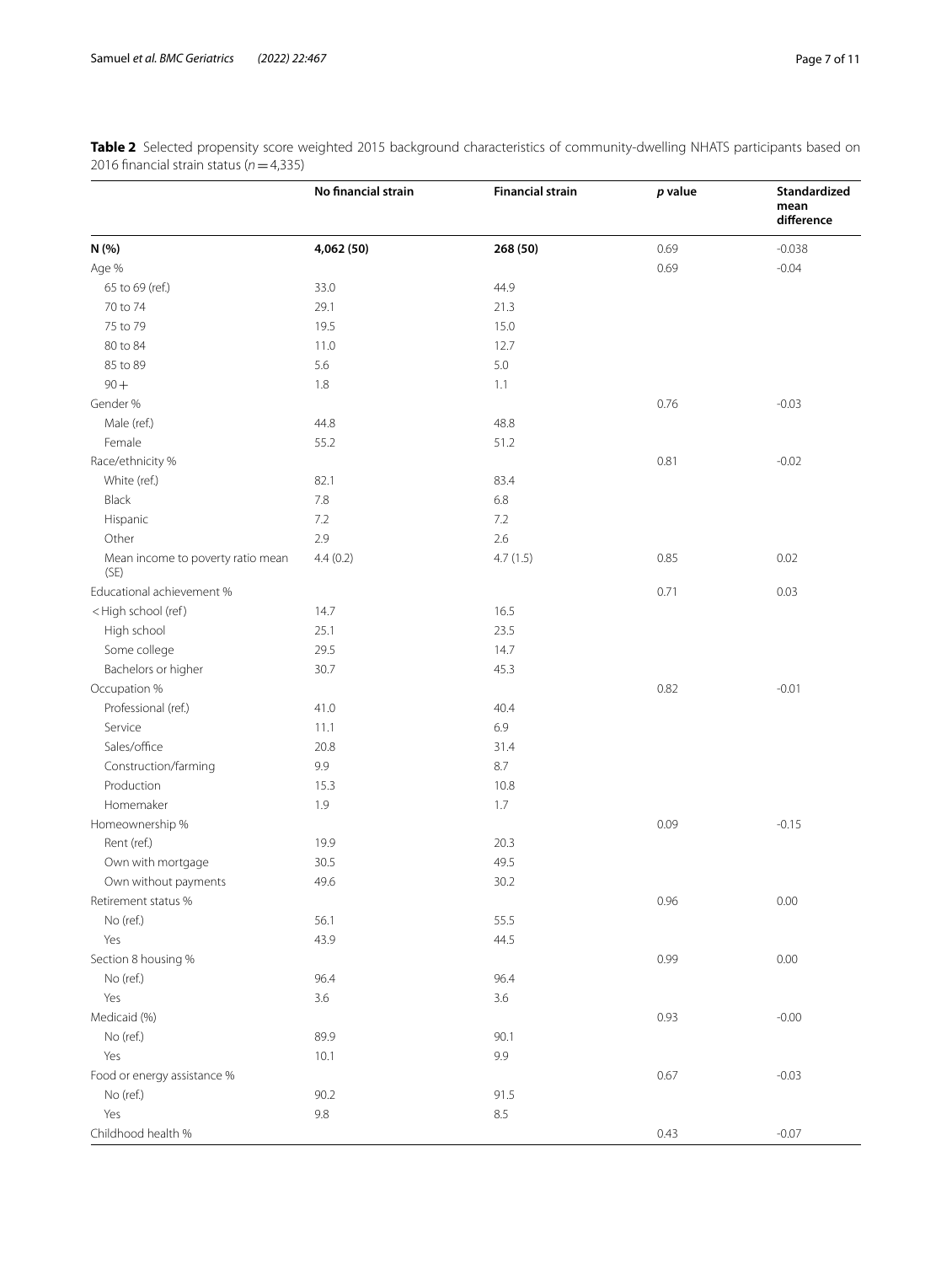|                    | No financial strain | <b>Financial strain</b> | $p$ value | <b>Standardized</b><br>mean<br>difference |
|--------------------|---------------------|-------------------------|-----------|-------------------------------------------|
| Excellent (ref.)   | 52.3                | 62.8                    |           |                                           |
| Very good          | 26.9                | 20.3                    |           |                                           |
| Good               | 14.9                | 11.9                    |           |                                           |
| Fair               | 4.5                 | 4.1                     |           |                                           |
| Poor               | 1.3                 | 0.8                     |           |                                           |
| Marital status %   |                     |                         | 0.91      | $-0.02$                                   |
| Married (ref.)     | 60.0                | 64.8                    |           |                                           |
| Separated/divorced | 14.5                | 8.9                     |           |                                           |
| Widowed            | 22.2                | 21.2                    |           |                                           |
| Never married      | 3.3                 | 5.1                     |           |                                           |
| U.S. region %      |                     |                         | 0.76      | $-0.02$                                   |
| New England (ref.) | 5.9                 | 2.1                     |           |                                           |
| Mid-Atlantic       | 11.5                | 23.4                    |           |                                           |
| East North Central | 13.9                | 7.3                     |           |                                           |
| West North Central | 10.0                | 9.9                     |           |                                           |
| South Atlantic     | 20.2                | 17.6                    |           |                                           |
| East South Central | 6.8                 | 15.5                    |           |                                           |
| West South Central | 11.4                | 7.2                     |           |                                           |
| Mountain           | 3.2                 | 4.9                     |           |                                           |
| Pacific            | 17.0                | 12.2                    |           |                                           |

## **Table 2** (continued)

In addition to propensity score weights, sampling weights were applied to all analyses so that inferences can be drawn to 2017 population of US adults aged 67 and older. Boldface indicates statistical signifcance

*NHATS* National Health and Aging Trends Study

inflammation-related biomarkers but are difficulty to quantify and this study had limited life-course measures. Another limitation is lack of baseline measurement for inflammation-related biomarkers. This study was not able to examine specifc indicators of fnancial strain to estimate their efects on health outcomes. Strengths of this study include the inclusion of a nationally representative sample of U.S. older adults and temporal ordering of exposure and outcome.

### **Implications**

These results have important clinical, public health, and policy implications. Growing attention to the need to screen for social determinants of health in clinical practice and public health surveillance has led to new guidance. The CMS Accountable Health Communities Health-Related Social Needs Screening Tool [[45](#page-10-17)] can identify fnancial strain and other social determinants of health in clinical settings. Increased screening for fnancial strain is important because fnancial strain is modifable. Because fnancial strain is the balance between income and need, it is possible to impact this strain by increasing resources or decreasing expenses. As examples of potential policy solutions to increase resources among older Americans,

monthly beneft amounts for Social Security and Supplemental Security Income should be updated to account for the fact that the official poverty threshold has not kept pace with cost of living changes over time [\[46](#page-10-18)]. Also, many older adults are not able to utilize public benefts such as the Supplemental Nutrition Assistance Program and afordable housing options because of cumbersome enrollment processes and long wait lists, despite good evidence that participation in the programs is related to better selfrated health, less distress and less health care utilization [[47](#page-10-19)[–52\]](#page-10-20). Efforts to streamline access to these programs may reduce fnancial strain. Also, lowering prescription drug prices or improving access to generic medications could lower expenses for older people. Each of these eforts may impact subsequent biomarkers and future health.

## **Conclusion**

This study applied a propensity-score approach to compare financially strained and non-strained older adults. Financially strained older adults had higher levels of subsequent IL-6 and CRP compared with non-strained older adults, but not hemoglobin A1c or CMV antibodies. These results build on those of prior studies by providing stronger evidence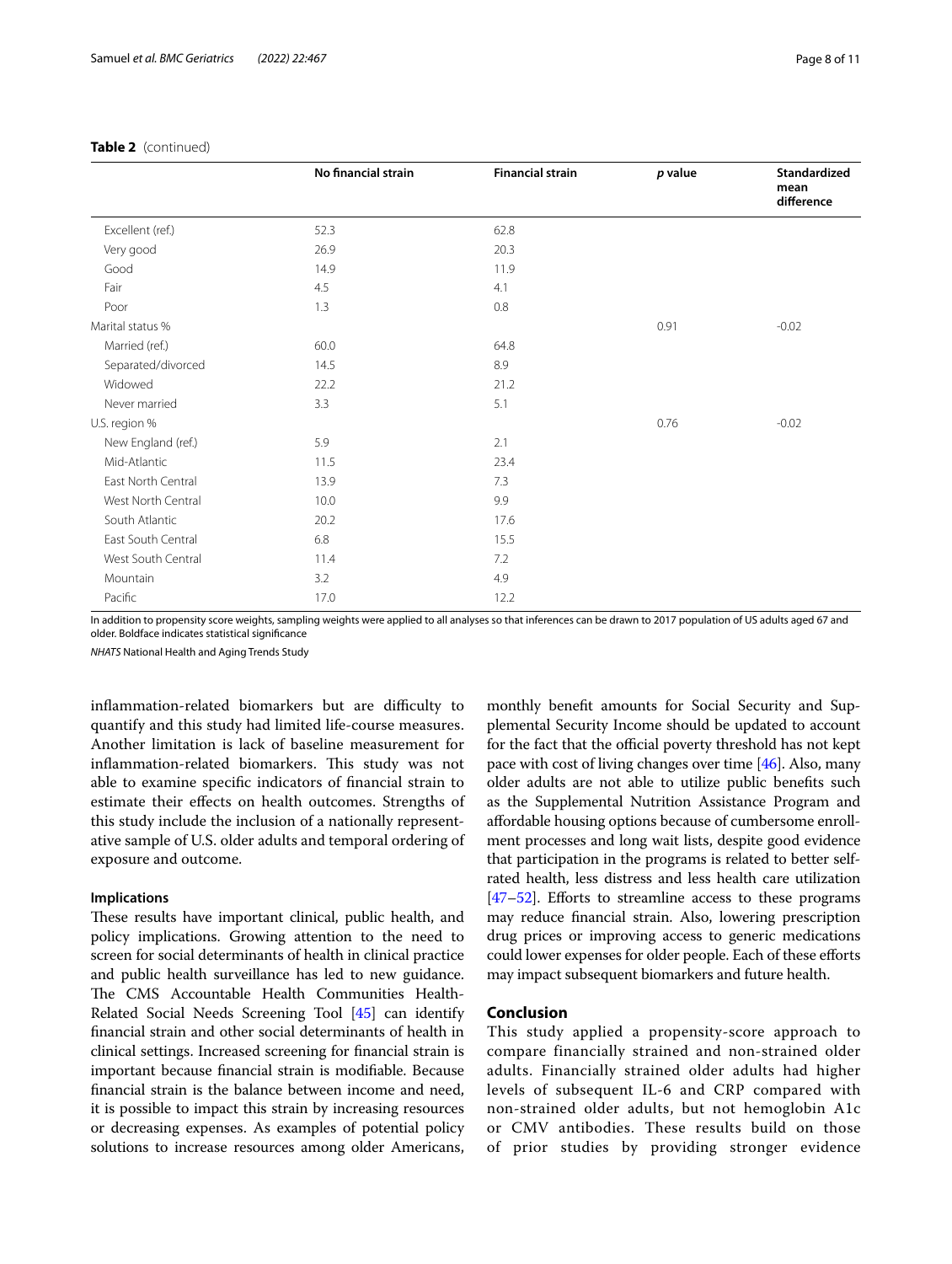

<span id="page-8-2"></span><span id="page-8-0"></span>**Table 3** Associations between 2016 fnancial strain with 2017 infammatory biomarkers of aging among NHATS participants

| Outcomes, sample size                 | Estimate (SE), p-value |                      |                        |  |
|---------------------------------------|------------------------|----------------------|------------------------|--|
|                                       | Model 1 <sup>a</sup>   | Model 2 <sup>b</sup> | Model 3 <sup>c</sup>   |  |
| IL-6 (pg/ml) ( $n = 3,762$ )          | 0.22(0.08), 0.008      | 0.18(0.08), 0.028    | $0.15(0.07)$ , 0.026   |  |
| Hemoglobin A1c $(\%)$ ( $n = 4,106$ ) | 0.03(0.01), 0.015      | 0.01(0.01), 0.510    | $0.01(0.01)$ , 0.283   |  |
| CMV (AU/ml) $(n=4,123)$               | 0.26(0.08), 0.002      | $0.11(0.09)$ , 0.200 | $0.10(0.06)$ , $0.115$ |  |
| $CRP$ (mg/L) ( $n = 3.915$ )          | $0.28(0.07)$ , < 0.001 | 0.27(0.08) < 0.001   | $0.20(0.06)$ , $0.002$ |  |

Obtained from linear regression of ln-transformed outcome values. Sample weights were applied to all models so inferences can be drawn to U.S. older adult Medicare benefciaries. Boldface indicates statistical signifcance

<sup>a</sup> Adjusted for 2017 diabetes diagnosis status in the hemoglobin A1c model

<sup>b</sup> Additionally adjusted for age, gender, race/ethnicity, 2017 income to poverty ratio, and education

<sup>c</sup> Applied both sampling and propensity score weights to obtain doubly robust estimates by accounting for 2015 background characteristics *NHATS* National Health and Aging Trends Study

that financial strain may provoke an inflammatory response. Together with results from other studies, these results suggest that inflammatory pathways may partly explain socioeconomic disparities in agingrelated health outcomes.

## **Abbreviations**

U.S.: United States; NHATS: National Health and Aging Trends Study; IL-6: Interleukin-6; CRP: C-reactive protein; CMV: Cytomegalovirus.

## **Supplementary Information**

The online version contains supplementary material available at [https://doi.](https://doi.org/10.1186/s12877-022-03112-5) [org/10.1186/s12877-022-03112-5](https://doi.org/10.1186/s12877-022-03112-5).

<span id="page-8-1"></span>**Additional fle 1: Figure S1.** Propensity score frequency distributions showing overlap comparing National Health and Aging Trends Study participants with fnancial strain in 2016 to those without.

**Acknowledgements** Not applicable.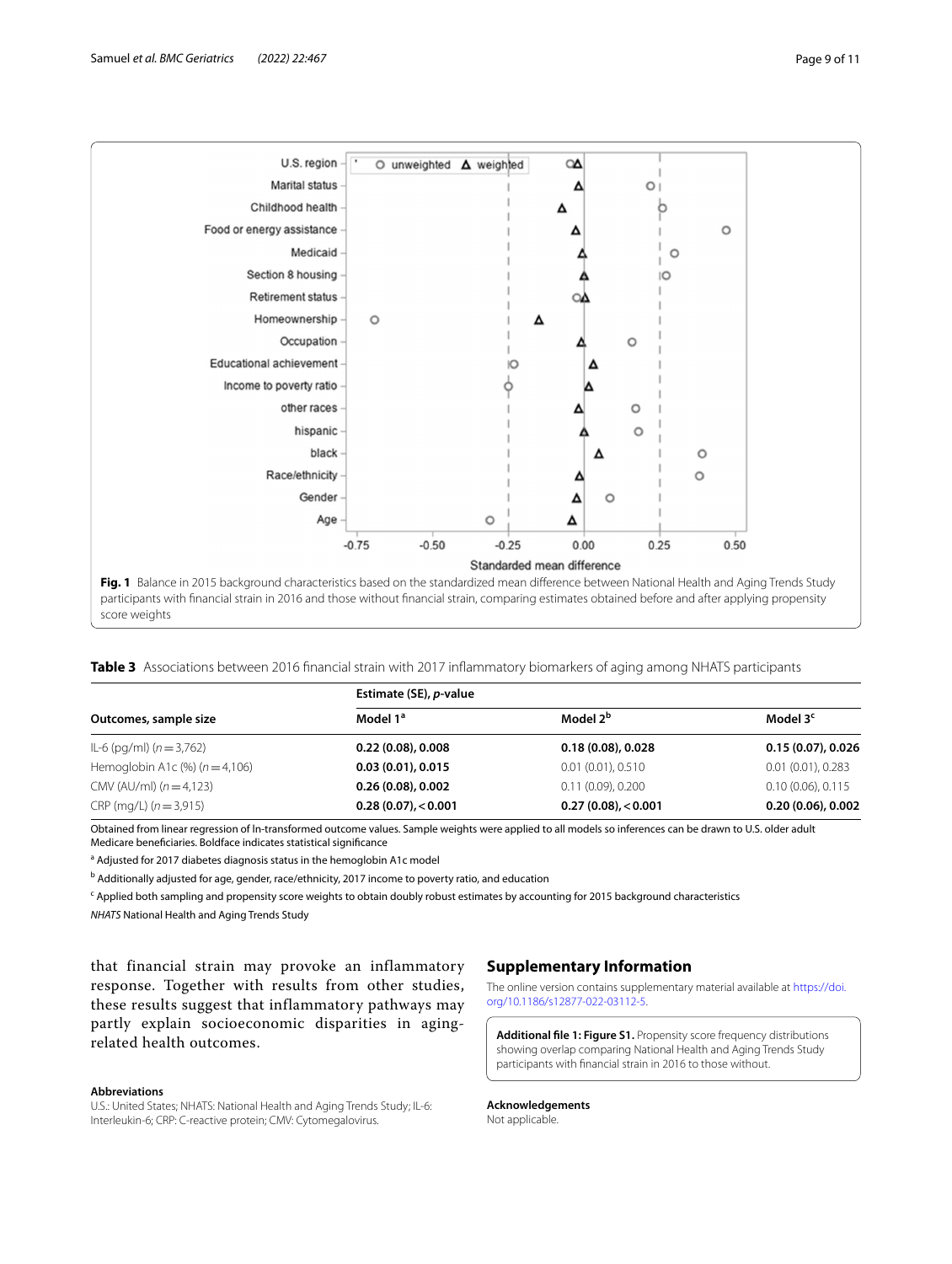#### **Authors' contributions**

LJS and LRL conceptualized the research question with input from MH, SL and SLS; JT led analyses in consultation with LJS and LRL; all authors contributed to writing this manuscript.

#### **Funding**

This work was supported by the National Institute on Aging (K01AG054751) and the National Heart Lung and Blood Institute (F31HL146080). The National Health and Aging Trends Study (NHATS) is sponsored by the National Institute on Aging (U01AG032947) through a cooperative agreement with the Johns Hopkins Bloomberg School of Public Health

#### **Availability of data and materials**

The NHATS data analyzed in the current study are available for research purposes at [www.nhats.org](http://www.nhats.org).

## **Declarations**

#### **Ethics approval and consent to participate**

The National Health and Aging Trends Study was approved by the Johns Hopkins Bloomberg School of Public Health IRB (#2083). Participants provided written informed consent. The current analyses were deemed exempt by the Johns Hopkins School of Medicine IRB.

#### **Consent for publication**

N/A

#### **Competing interests**

The authors declare that they have no competing interests.

#### **Author details**

<sup>1</sup> Johns Hopkins University School of Nursing, 525 North Wolfe St., Baltimore, MD 21205, USA. <sup>2</sup> Department of Biostatistics, Johns Hopkins Bloomberg School of Public Health, Baltimore, MD, USA. <sup>3</sup> Department of Health Policy and Management, Johns Hopkins Bloomberg School of Public Health, Baltimore, MD, USA.

## Received: 3 February 2022 Accepted: 4 May 2022 Published online: 31 May 2022

#### **References**

- <span id="page-9-0"></span>1. Alley D, Kahn JR. Demographic and Psychosocial Predictors of Financial Strain in Older Adults. San Francisco: Annual Meeting of the Population Association of America; 2012.
- <span id="page-9-1"></span>2. Tucker-Seeley RD, Li Y, Subramanian SV, Sorensen G. Financial hardship and mortality among older adults using the 1996–2004 Health and Retirement Study. Ann Epidemiol. 2009;19(12):850–7. [https://doi.org/10.](https://doi.org/10.1016/j.annepidem.2009.08.003) [1016/j.annepidem.2009.08.003](https://doi.org/10.1016/j.annepidem.2009.08.003).
- 3. Samuel LJ, Szanton SL, Wolff JL, Ornstein KA, Parker LJ, Gitlin LN. Socioeconomic disparities in six-year incident dementia in a nationally representative cohort of U.S. older adults: an examination of fnancial resources. BMC Geriatr. 2020;20(1):156. [https://doi.org/10.1186/](https://doi.org/10.1186/s12877-020-01553-4) [s12877-020-01553-4](https://doi.org/10.1186/s12877-020-01553-4).
- <span id="page-9-2"></span>4. Szanton SL, Thorpe RJ, Whitfeld K. Life-course fnancial strain and health in African-Americans. Soc Sci Med. 2010;71(2):259–65. [https://doi.org/10.](https://doi.org/10.1016/j.socscimed.2010.04.001) [1016/j.socscimed.2010.04.001](https://doi.org/10.1016/j.socscimed.2010.04.001).
- <span id="page-9-3"></span>5. Pollack CE, Griffin BA, Lynch J. Housing affordability and health among homeowners and renters. Am J Prev Med. 2010;39(6):515–21. [https://doi.](https://doi.org/10.1016/j.amepre.2010.08.002) [org/10.1016/j.amepre.2010.08.002](https://doi.org/10.1016/j.amepre.2010.08.002).
- <span id="page-9-4"></span>6. Nikolich-Zugich J. The twilight of immunity: emerging concepts in aging of the immune system. Nat Immunol. 2018;19(1):10–9. [https://doi.org/10.](https://doi.org/10.1038/s41590-017-0006-x) [1038/s41590-017-0006-x.](https://doi.org/10.1038/s41590-017-0006-x)
- <span id="page-9-5"></span>7. Liu SQ, Hempe JM, McCarter RJ, Li SX, Fonseca VA. Association between Infammation and Biological Variation in Hemoglobin A1c in US Nondiabetic Adults. J Clin Endocr Metab. 2015;100(6):2364–71. [https://doi.org/](https://doi.org/10.1210/jc.2014-4454) [10.1210/jc.2014-4454](https://doi.org/10.1210/jc.2014-4454).
- <span id="page-9-6"></span>8. Leng SX, Margolick JB. Aging, sex, infammation, frailty, and CMV and HIV infections. Cell Immunol. 2020;348:104024. [https://doi.org/10.1016/j.celli](https://doi.org/10.1016/j.cellimm.2019.104024) [mm.2019.104024](https://doi.org/10.1016/j.cellimm.2019.104024)
- <span id="page-9-7"></span>9. Aiello AE, Haan MN, Pierce CM, Simanek AM, Liang J. Persistent infection, infammation, and functional impairment in older Latinos. J Gerontol A-Biol Sci Med Sci. 2008;63(6):610–8. [https://doi.org/10.1093/gerona/63.6.](https://doi.org/10.1093/gerona/63.6.610) [610.](https://doi.org/10.1093/gerona/63.6.610)
- 10. Ferrucci L, Harris TB, Guralnik JM, et al. Serum IL-6 level and the development of disability in older persons. J Am Geriatr Soc. 1999;47(6):639–46. <https://doi.org/10.1111/j.1532-5415.1999.tb01583.x>.
- <span id="page-9-8"></span>11. Wray LA, Ofstedal MB, Langa KM, Blaum CS. The effect of diabetes on disability in middle-aged and older adults. J Gerontol A Biol Sci Med Sci. 2005;60(9):1206–11. [https://doi.org/10.1093/gerona/60.9.1206.](https://doi.org/10.1093/gerona/60.9.1206)
- <span id="page-9-9"></span>12. Schmidt R, Schmidt H, Curb JD, Masaki K, White LR, Launer LJ. Early infammation and dementia: a 25-year follow-up of the Honolulu-Asia Aging Study. Ann Neurol. 2002;52(2):168–74. [https://doi.org/10.1002/ana.](https://doi.org/10.1002/ana.10265) [10265](https://doi.org/10.1002/ana.10265).
- 13. Barnes LL, Capuano AW, Aiello AE, et al. Cytomegalovirus Infection and Risk of Alzheimer Disease in Older Black and White Individuals. J Infect Dis. 2015;211(2):230–7. [https://doi.org/10.1093/infdis/jiu437.](https://doi.org/10.1093/infdis/jiu437)
- <span id="page-9-10"></span>14. Crane PK, Walker R, Hubbard RA, et al. Glucose Levels and Risk of Dementia. New Engl J Med. 2013;369(6):540–8. [https://doi.org/10.1056/NEJMo](https://doi.org/10.1056/NEJMoa1215740) [a1215740.](https://doi.org/10.1056/NEJMoa1215740)
- <span id="page-9-11"></span>15. Varadhan R, Yao W, Matteini A, et al. Simple biologically informed infammatory index of two serum cytokines predicts 10 year all-cause mortality in older adults. J Gerontol A Biol Sci Med Sci. 2014;69(2):165–73. [https://](https://doi.org/10.1093/gerona/glt023) [doi.org/10.1093/gerona/glt023](https://doi.org/10.1093/gerona/glt023).
- 16. Simanek AM, Dowd JB, Pawelec G, Melzer D, Dutta A, Aiello AE. Seropositivity to cytomegalovirus, infammation, all-cause and cardiovascular disease-related mortality in the United States. PLoS ONE. 2011;6(2):e16103. <https://doi.org/10.1371/journal.pone.0016103>.
- <span id="page-9-12"></span>17 Wei M, Gaskill SP, Haffner SM, Stern MP. Effects of diabetes and level of glycemia on all-cause and cardiovascular mortality. The San Antonio Heart Study. Diabetes Care. 1998;21(7):1167–72. [https://doi.org/10.2337/](https://doi.org/10.2337/diacare.21.7.1167) [diacare.21.7.1167.](https://doi.org/10.2337/diacare.21.7.1167)
- <span id="page-9-13"></span>18. Friedman E, Shorey C. Infammation in Multimorbidity and Disability: An Integrative Review. Health Psychol. 2019;38(9):791–801. [https://doi.org/](https://doi.org/10.1037/hea0000749) [10.1037/hea0000749](https://doi.org/10.1037/hea0000749).
- <span id="page-9-14"></span>19. Livingston G, Sommerlad A, Orgeta V, et al. Dementia prevention, intervention, and care. Lancet. 2017;390(10113):2673–734. [https://doi.org/10.](https://doi.org/10.1016/S0140-6736(17)31363-6) [1016/S0140-6736\(17\)31363-6](https://doi.org/10.1016/S0140-6736(17)31363-6).
- <span id="page-9-15"></span>20. Gemes K, Ahnve S, Janszky I. Infammation a possible link between economical stress and coronary heart disease. Eur J Epidemiol. 2008;23(2):95–103. [https://doi.org/10.1007/s10654-007-9201-7.](https://doi.org/10.1007/s10654-007-9201-7)
- <span id="page-9-16"></span>21. Samuel LJ, Szanton SL, Fedarko NS, Simonsick EM. Leveraging naturally occurring variation in fnancial stress to examine associations with infammatory burden among older adults. J Epidemiol Community Health. 2020. [https://doi.org/10.1136/jech-2020-213807.](https://doi.org/10.1136/jech-2020-213807)
- <span id="page-9-17"></span>22. Walker RJ, Garacci E, Campbell JA, Harris M, Mosley-Johnson E, Egede LE. Relationship Between Multiple Measures of Financial Hardship and Glycemic Control in Older Adults With Diabetes. J Appl Gerontol. 2020. <https://doi.org/10.1177/0733464820911545>.
- <span id="page-9-18"></span>23. Charmandari E, Tsigos C, Chrousos G. Endocrinology of the stress response. Annu Rev Physiol. 2005;67:259–84. [https://doi.org/10.1146/](https://doi.org/10.1146/annurev.physiol.67.040403.120816) [annurev.physiol.67.040403.120816.](https://doi.org/10.1146/annurev.physiol.67.040403.120816)
- <span id="page-9-19"></span>24. Black PH. The infammatory response is an integral part of the stress response: Implications for atherosclerosis, insulin resistance, type II diabetes and metabolic syndrome X. Brain Behav Immun. 2003;17(5):350–64. [https://doi.org/10.1016/s0889-1591\(03\)00048-5](https://doi.org/10.1016/s0889-1591(03)00048-5).
- <span id="page-9-20"></span>25. Seligman HK, Bindman AB, Vittinghoff E, Kanaya AM, Kushel MB. Food insecurity is associated with diabetes mellitus: results from the National Health Examination and Nutrition Examination Survey (NHANES) 1999–2002. J Gen Intern Med. 2007;22(7):1018–23. [https://doi.org/10.](https://doi.org/10.1007/s11606-007-0192-6) [1007/s11606-007-0192-6](https://doi.org/10.1007/s11606-007-0192-6).
- <span id="page-9-21"></span>26. Dowd JB, Aiello AE, Alley DE. Socioeconomic disparities in the seroprevalence of cytomegalovirus infection in the US population: NHANES III. Epidemiol Infect. 2009;137(1):58–65. [https://doi.org/10.1017/S095026880](https://doi.org/10.1017/S0950268808000551) [8000551](https://doi.org/10.1017/S0950268808000551).
- <span id="page-9-22"></span>27. DeMatteis J, Freedman VA, Kasper JD. National Health and Aging Trends Study Round 5 Sample Design and Selection. Baltimore, US: Johns Hopkins University School of Public Health, 2016. NHATS Technical Paper #16.